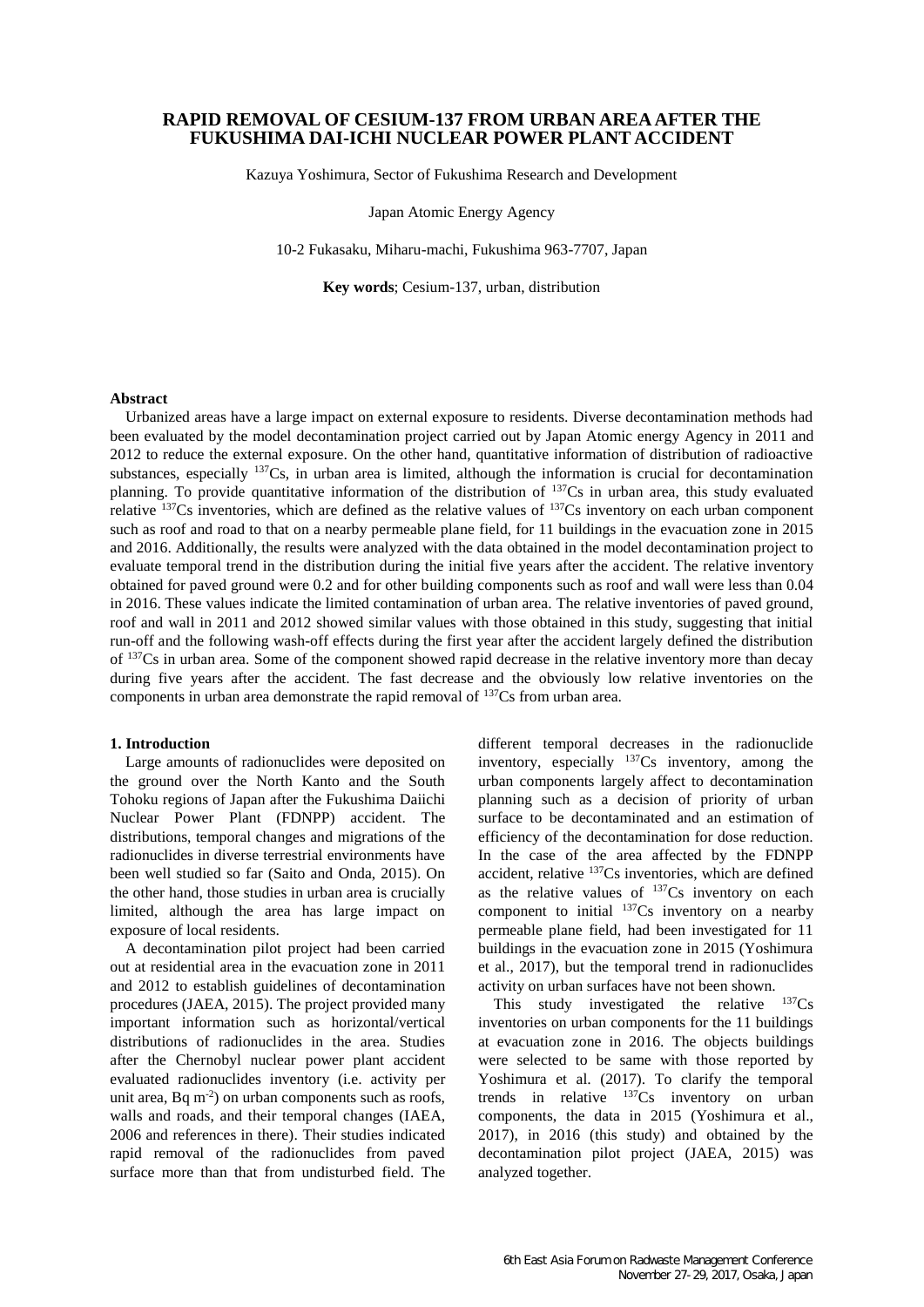#### **2. Methods**

## 2-1. Investigation

This study evaluate the relative  $137Cs$  inventories on urban components for the 11 buildings in Okuma and Tomioka towns, located in the evacuation zone, from 12 to 22 January 2016 (figure 1). The buildings and the adjacent fields had not been decontaminated. Therefore, decrease in  $137Cs$  deposited on the studied fields has reflected only weathering effect (wash-off due to precipitation).

The surface contamination count rate (cpm) was measured for major components (roofs, walls and paved grounds at 212, 468 and 97 points, respectively) using a Geiger-Mueller survey meter (TGS-146, Hitachi-Aloka Medical, Japan) (table 1). Descriptions of the investigation has been reported by Yoshimura et al. (2015).



Figure 1 Study site (Yoshimura et al., 2017)

# 2-2. Evaluation of <sup>137</sup>Cs inventory

The <sup>137</sup>Cs inventory (Bq m-2) on object component was calculated by multiplying the count rate by conversion factor, which is the ratio between  $137Cs$ inventory and the count rate obtained in this study. To obtain the conversion factor,  $137Cs$  inventory and the count rate were measured at 11 paved grounds (parking areas and roads) using a portable Ge gamma-ray spectrometer (Falcon-5000, CANBERRA, USA) equipped with a cylindrical collimator (30-mm-thick Pb, 60 mm height with 170 mm diameter) and a Geiger-Mueller survey meter (TGS-146, Hitachi-Aloka Medical, Japan), respectively, on 10 February 2016. The count rate was measured at 19 points in the area with 3 m in diameter below the portable gamma-ray spectrometer. Measurement description is mentioned in Yoshimura et al. (2017). Figure 2 shows the relation between the  $137Cs$  activity per unit area and count rate, and a slope of 0.101 was obtained as the conversion factor.

This value is applicable in the case of that the  $134Cs/137Cs$  ratio is constant. The results of in-situ measurement using the portable Ge gamma-ray spectrometer showed no areal variation in the  $134Cs/137Cs$  ratio in the studied area. However, the conversion factor have temporally increased, because the  $134Cs/137Cs$  ratio decreases with time due to the different decay constant. Therefore, this study retrospectively calculated the conversion factors on the date of investigations in 2015 (conversion factor of 0.0776) and 2016 (conversion factor of 0.0993) by considering the physical decays of  $^{134}Cs$  and  $^{137}Cs$ .

This study also estimated the  $137Cs$  inventory on urban components from the count rate data obtained by the decontamination pilot project (JAEA, 2014<sup>a</sup>) using the Geiger-Mueller survey meter equipped with a collimator (table 2). The retrospectively estimated conversion factor was also applied to the calculation of the <sup>137</sup>Cs inventory.

Table 1 Measured components and number of measurement points. W- and RC- indicate wood- or reinforced concrete-structures, respectively. The number from 1 to 3 in the "construction" column represents stories of the object building. Initial <sup>137</sup>Cs inventory on permeable plane fields adjacent to the studied buildings are also shown as INV.

| No.            | Construction | Roof | Wall | Paved  | INV.              |  |
|----------------|--------------|------|------|--------|-------------------|--|
|                |              |      |      | ground | $(MBq \, m^{-2})$ |  |
| $\mathbf{1}$   | $W-2$        | 25   | 42   |        | 3.63              |  |
| $\overline{2}$ | $W-1$        | 7    | 55   | 10     | 3.63              |  |
| 3              | $W-1$        | 9    | 39   | 6      | 3.63              |  |
| $\overline{4}$ | $W-1$        | 30   | 38   |        | 2.5               |  |
| 5              | $RC-1$       |      | 46   | 1      | 2.67              |  |
| 6              | $W-1$        | 34   | 33   | 7      | 3                 |  |
| 7              | $W-1$        | 32   | 30   |        | 2.07              |  |
| 8              | $RC-1$       |      | 52   | 9      | 2.05              |  |
| 9              | $RC-2$       | 32   | 47   | 18     | 3.7               |  |
| 10             | $RC-3$       | 34   | 37   | 39     | 2.54              |  |
| 11             | $RC-3$       | 9    | 49   | 7      | 2.2               |  |
| Total          |              | 212  | 468  | 97     |                   |  |

# 2-3. Relative <sup>137</sup>Cs inventory

The relative  $137Cs$  inventory, which is the ratio of <sup>137</sup>Cs inventory of the component at the measured date to the initial one on permeable plane fields adjacent to each of the studied buildings, is useful to compare the <sup>137</sup>Cs distribution on urban components among the area of which deposition amount is different. To calculate the relative <sup>137</sup>Cs inventory for the data set obtained in this study and in Yoshimura et al.  $(2017)$ , the  $137Cs$  inventory on the adjacent permeable plane fields was measured using the portable Ge gamma-ray spectrometer on 4-16 February 2016.

The <sup>137</sup>Cs deposition patterns due to FDNPP accident was largely determined until 23 March 2011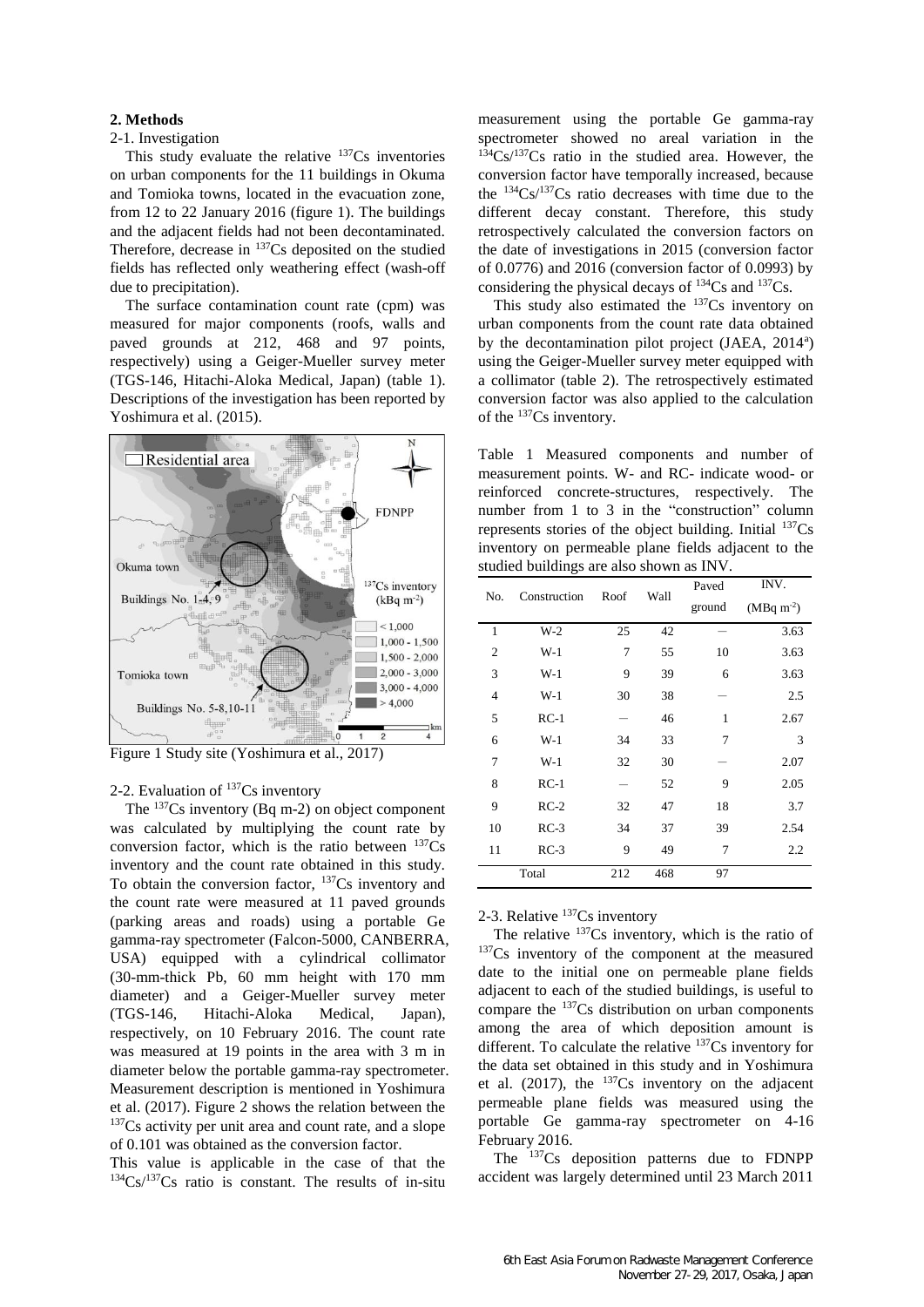(UNSCEAR, 2013). Since the decrease rate of  $^{137}Cs$ inventory on permeable plane fields has been reported to be same with its physical decay constant (Mikami et al., 2015), the initial  $137Cs$  inventory on the permeable plane fields at March 23, 2011 was estimated by only physical decay correction of the data obtained in this study. The estimated initial  $137Cs$ inventories on the permeable plane fields are shown in Table 1.

For the data of decontamination pilot project, the <sup>137</sup>Cs inventory on the permeable plane fields adjacent to the object component was estimated from the results of the Forth Airborne Monitoring Survey by MEXT (2011) as the averaged value within an area with radius 150 m from the object component. The results of Airborne Monitoring Survey is well correspondent with the inventory evaluated by soil sampling at 2,200 points on permeable plane fields. Since the Forth Airborne Monitoring Survey provides the data as the value on 7 November 2011, initial <sup>137</sup>Cs inventory was estimated by physical decay correction.



Figure 2 Relation between the <sup>137</sup>Cs activity per unit area and count rate.

Table 2 Measured components and the data number referring in the decontamination pilot project (JAEA, 2014).

|          |      | Components  |              | Measured date        |  |
|----------|------|-------------|--------------|----------------------|--|
| Site     | Roof | <b>Wall</b> | Paved        |                      |  |
|          |      |             | ground       |                      |  |
| Tomioka  | 75   | 9           | 6            | 15 Jan.-3 Feb. 2012  |  |
| Katsurao |      |             | 12           | 18 Dec. 2011         |  |
| Tamura   |      |             | $12^{\circ}$ | 24 Dec. 2011         |  |
| Okuma    | 20   | 2           | 22           | 30 Jan.-10 Apr. 2012 |  |
| Kawauchi | 5    | 2           |              | 9 Jan. 2012.         |  |
| Namie    |      | 1           |              | 6 Dec. 2011          |  |

### **3. Results and Discussions**

3-1. Relative <sup>137</sup>Cs inventories on urban components

The relative <sup>137</sup>Cs inventory was summarized in table 3. The relative  $137Cs$  inventory on the permeable plane fields is estimated values by physical decay correction of initial  $137Cs$  inventory. The relative <sup>137</sup>Cs inventory on paved ground was 0.18, accounting for 20% of the relative  $137Cs$  inventory on the permeable plane fields, in 2016. Wall and roof showed obviously low values comparing to paved ground even when considering the standard deviation of the relative inventories. These low relative  $137Cs$ inventories indicates that the contamination of urban area due to the <sup>137</sup>Cs fallout was limited.

Table 3 Relative  $137Cs$  inventories on urban components and their standard deviation (SD) estimated for 2011, 2015 and 2016.

|              | Dec.                     |      |                  |      |           |      |
|--------------|--------------------------|------|------------------|------|-----------|------|
| Components   | $2011-Apr.$              |      | Jan. 2015        |      | Jan. 2016 |      |
|              | 2012<br><b>SD</b><br>Ave |      | <b>SD</b><br>Ave |      | SD<br>Ave |      |
|              |                          |      |                  |      |           |      |
| Permeable    | 0.98                     |      | 0.92             |      | 0.90      |      |
| plane field  |                          |      |                  |      |           |      |
| Paved ground | 0.22                     | 0.07 | 0.18             | 0.06 | 0.18      | 0.05 |
| Wall         | 0.09                     | 0.12 | 0.01             | 0.00 | 0.01      | 0.00 |
| Roof         | 0.14                     | 0.13 | 0.02             | 0.02 | 0.02      | 0.03 |

In the case of the FDNPP accident, wet deposition was the major process of <sup>137</sup>Cs fallout on the ground (Morino et al., 2013). Therefore, the vertical structure of wall was inferred to be little-affected by the wet deposition, resulting in the low relative inventory. On the other hand, paved ground and roof are horizontal surface and directly affected by the wet deposition, but low relative inventory was also obtained. This was probably resulted by the low fixation capacity of  $137Cs$  by the components due to their impermeability.

The relative  $137Cs$  inventory on paved ground, wall and roof were 0.22, 0.09 and 0.14, respectively, in 2011-2012, and the values were obviously lower than that of permeable plane field even when considering the uncertainty due to the difference in investigation site and methods. This results suggest that the initial run-off and the following wash-off effects during the first year after the accident largely defined the distribution of <sup>137</sup>Cs in urban area. The rapid removal of <sup>137</sup>Cs from urban area during the initial period after the deposition is well consistent with the result of studies in Europe after the Chernobyl Nuclear Power Plant accident (Roed, 1987; Roed and Andersson,  $2000^{\circ}, 2000^{\circ}$ ).

Temporal change in the relative  $137Cs$  inventories are described in figure 3. The proportions of decrease in relative <sup>137</sup>Cs inventories on paved ground, wall and roof between 2011 and 2016 were 18%, 94% and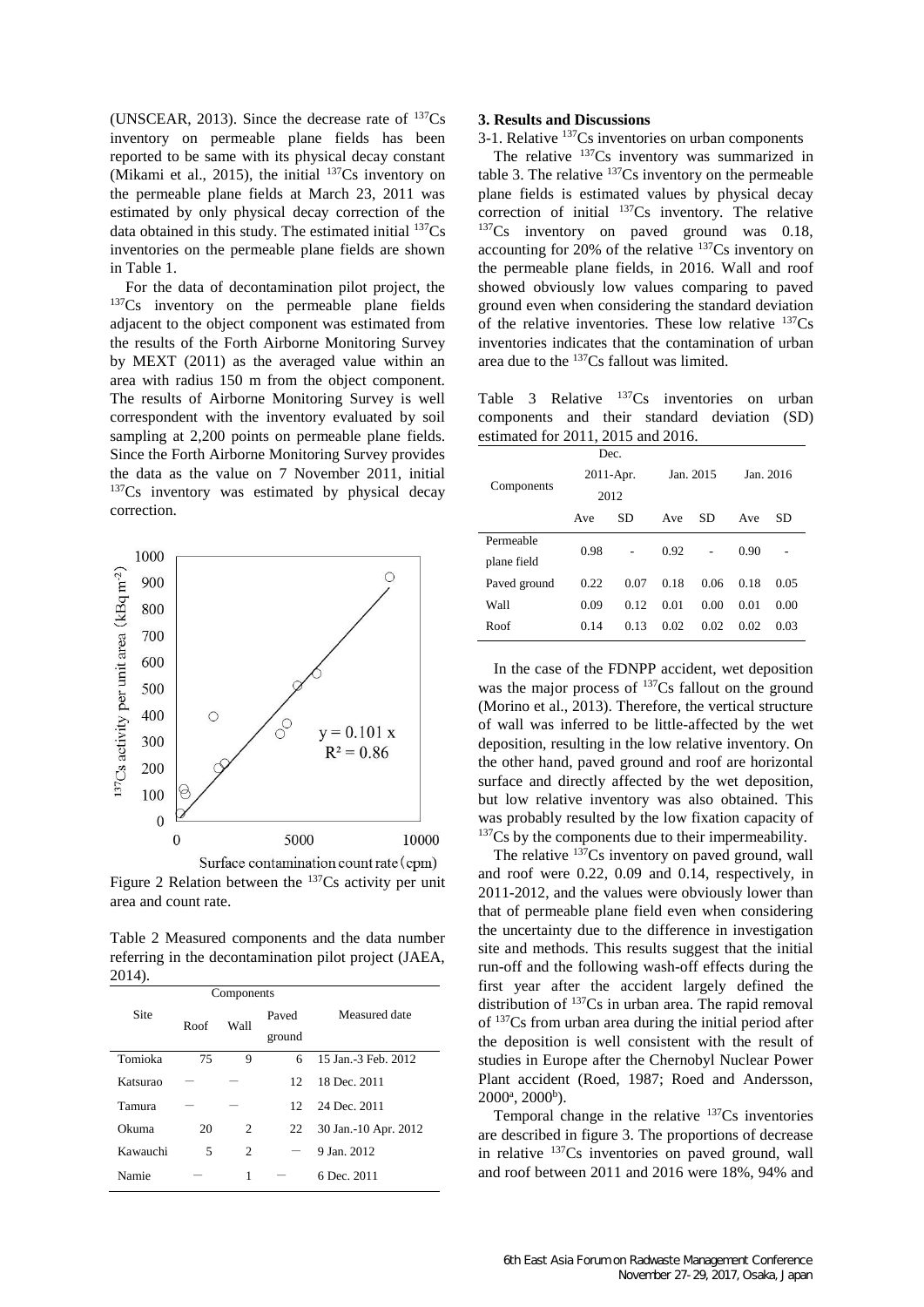85%, respectively. These proportions were larger than that of permeable plane field (8%), of which decrease was represented by physical decay. This implies that the weathering effect one year after the accident also facilitate the removal of  $137Cs$  from urban area. JAEA (2014) reported that the  $^{137}Cs$ removal rate, which was defined as the ratio between the <sup>137</sup>Cs inventory in the catchment and discharged amount of  $137Cs$  from the catchment, was less than several percentages during 3.5 years after the accident. Therefore, it is suggested that the urban area has large self-cleaning capacity more than that in other terrestrial environment.



among years and with that on permeable plane field.

3-2. Comparison of temporal trend of relative  $137Cs$ inventory on paved ground

The temporal trend of relative  $137Cs$  inventory on paved ground obtained this study was compared with the results of studies in Europe after the Chernobyl Nuclear Power Plant accident (Andersson et al., 2002; Jacob and Meckbach, 2000) (figure 4). The relative <sup>137</sup>Cs inventory estimated from the data of decontamination pilot project (about a year after the accident) fell in the range of the relative  $137Cs$ inventory reported by the studies in Europe. This suggests that the initial behaviors (initial wash-off and weathering during the first year after the accident) of  $137Cs$  deposited on paved ground was similar between this study and the case in Europe. On the other hand, the following decrease in the relative <sup>137</sup>Cs inventory after 2012 was faster in Europe  $(decreasing rate of 0.075-0.33 yr<sup>-1</sup>) than that of this$ study(decreasing rate of  $0.049 \text{ yr}^{-1}$ ), suggesting small weathering effect in this study more than that in the case in Europe. This difference in decreasing rate is probably caused by the human activities such as traffic and road cleaning. The studies in Europe was carried out in residential area, whereas the results in this study was obtained in the evacuation zone. Kinase et al. (2015) reported that the decrease in dose rate on roads in the evacuation zone is slower than that outside of the zone. Therefore,  $137Cs$  on paved ground outside of evacuation zone probably removed rapidly more than the trend observed in this study, although further study is necessary.



Figure 4 Temporal trend of relative  $137Cs$  inventory on paved ground obtained in this study and observed in Europe after the Chernobyl Nuclear Power Plant accident.

#### **References**

- Andersson, K.G., Roed, J., Fogh, C.L., 2002. Weathering of radiocesium contamination on urban streets, walls and roofs. J. Environ. Radioact. 62, 49-60.
- IAEA, 2006. Environmental Consequences of the Chernobyl Accident and Their Remediation: Twenty Years of Experience. Vienna, Austria, Reports of the Chernobyl Forum Experts Group 'Environment'.
- Jacob, P., Meckbach, R., 2000. Measurements after the Chernobyl Accident Regarding the Exposure of an Urban Population, pp. 34-41. In IAEA-TECDOC-1131.
- JAEA, 2014. Report for the Project Entrusted from the Nuclear Regulation Authority. http://fukushima.jaea.go.jp/initiatives/cat03/pdf 07/Part1-6.pdf. (in Japanese).